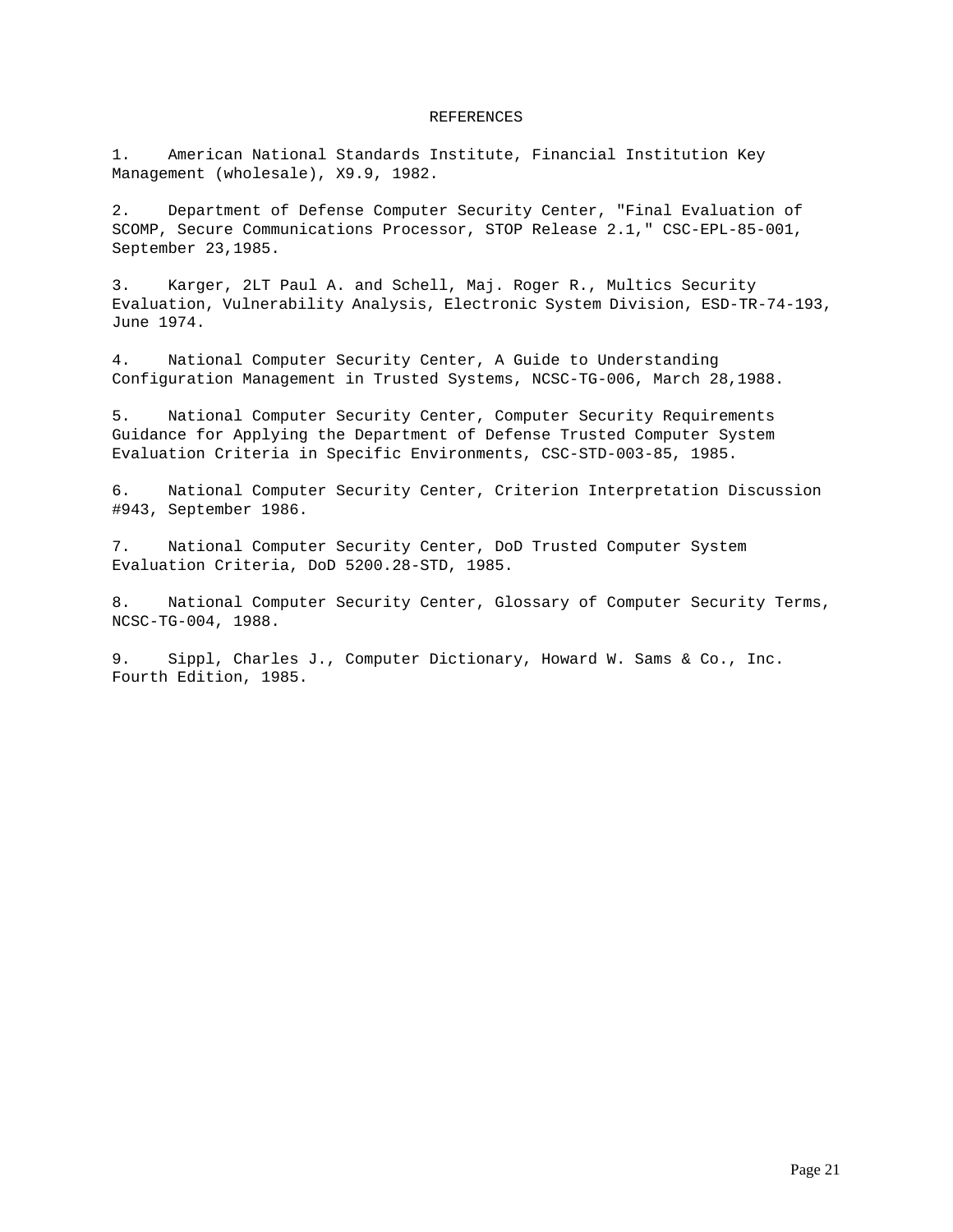and disposal.

### Trap Door

 A hidden software or hardware mechanism that can be triggered to permit system protection mechanisms to be circumvented. It is activated in some innocent-appearing manner; e.g., special "random" key sequence at a terminal. Software developers often introduce trap doors in their code to enable them to reenter the system and perform certain functions.[8]

## Trojan Horse

 A computer program with an apparently or actually useful function that contains additional (hidden) functions that surreptitiously exploit the legitimate authorizations of the invoking process to the detriment of security or integrity. [8]

Trusted Computing Base (TCB)

The totality of protection mechanisms within a computer system -- including hardware, firmware, and software -- the combination of which is responsible for enforcing the security policy. A TCB consists of one or more components that together enforce a unified security policy over a product or system. The ability of a TCB to correctly enforce a security policy depends solely on the mechanisms within the TCB and on the correct input by system administrative personnel of parameters (e.g., a user's clearance) related to the security policy. [7]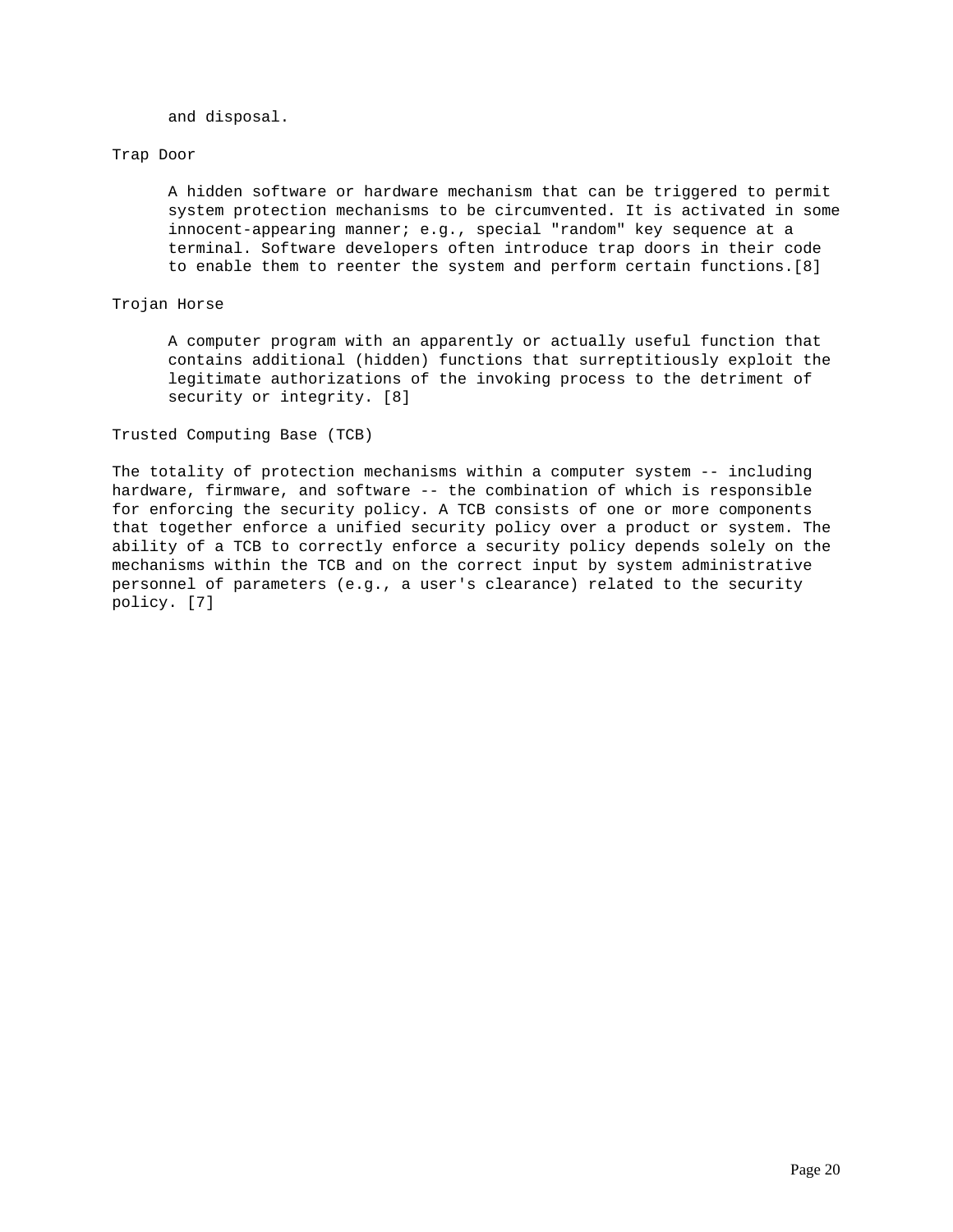#### GLOSSARY

### Check Sum

 A check in which groups of digits are summed, usually without regard for overflow, and that sum checked against a previously computed sum to verify that no digits have been changed since the last summation. [9]

#### Configuration Item

 The smallest component of hardware, software, firmware, documentation, or any of its discrete portions, which is tracked by the configuration management system. [4]

#### Configuration Management

 The management of security features and assurances through control of changes to a system's hardware, software, firmware, and documentation throughout the development and operational life of the system. [8]

### Encryption

 The process of transforming data to an unintelligible form in such a way that the original data either cannot be obtained (one-way encryption) or cannot be obtained without using the inverse decryption process (two-way encryption). [8]

### Fiber-Optic Latches

 An active system method available for trusted distribution. In this method, a fiber optic cable is looped through a latch on the opening of a container and attached to a control unit. The control unit sends a light signal through the cable. If the light is interrupted by the cutting or damaging of the cable in any way, an alarm is set off. The alarm can be audible or telemetric.

#### Formal Top-Level Specification

 A top-level specification that is written in a formal mathematical language to allow theorems showing the correspondence of the system specification to its formal requirements to be hypothesized and formally proven.[7]

#### Message Authentication Code

 A cryptographically computed number which is the result of passing a message through the authentication algorithm using a specific key. Lengths of from 8 to 16 hexadecimal characters can be used.[1]

### System Life-Cycle

 The period of time that a system is in existence, including its design, development, implementation, transportation, installation, maintenance,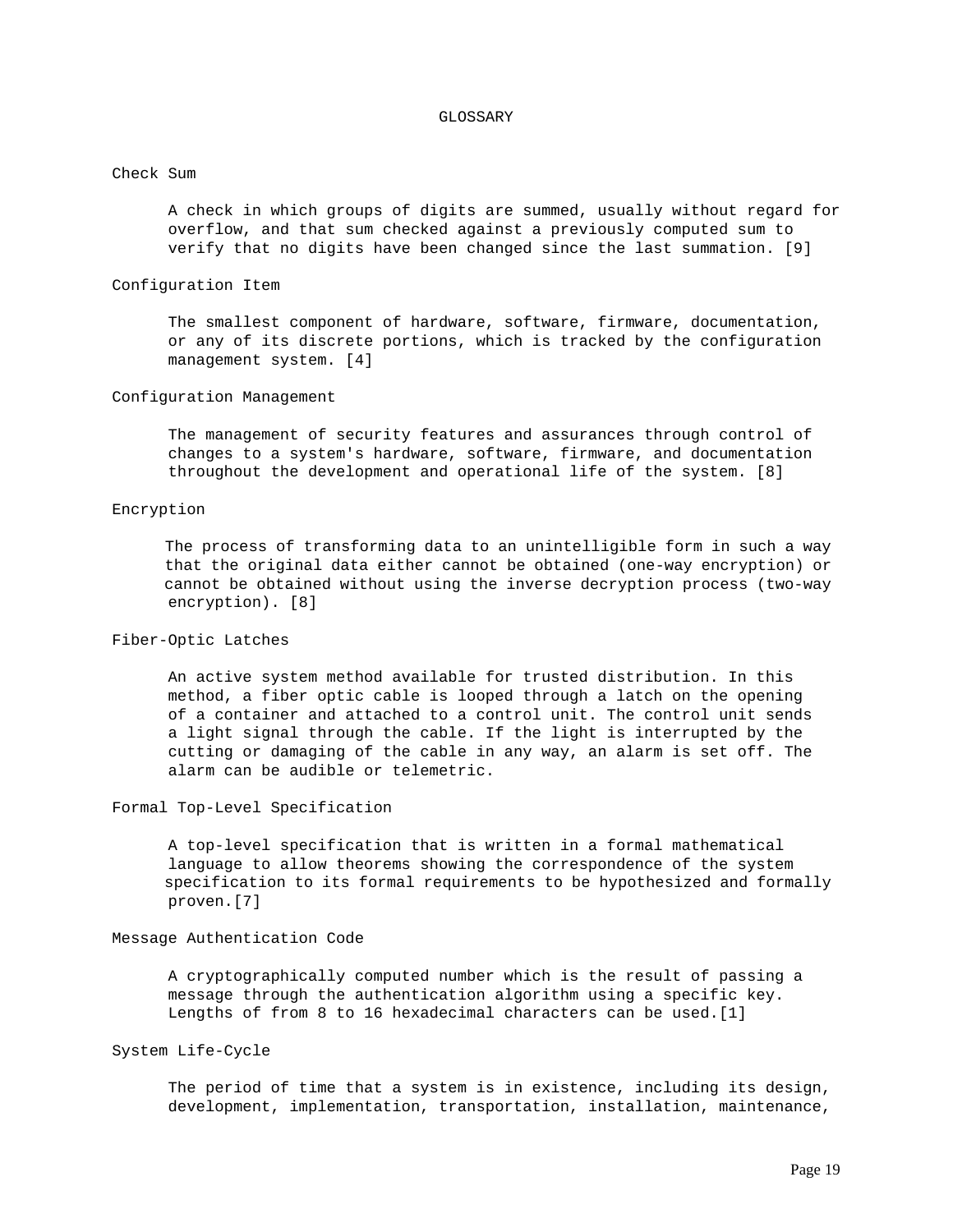updates, could result in a compromise of the system's security policy. Trusted distribution is a part of the life-cycle assurance required for trusted systems that ensures that the security policy of a trusted system remains intact throughout the life cycle of the system. Trusted distribution provides assurance that the TCB components will not be altered during their distribution from a vendor to a customer site. Generically, this process of end-to-end control can be broken down into three stages: post-production, transit, and delivery. Along with configuration management and the other assurance requirements of the TCSEC, assurance is provided that no violation of a system's security policy can occur.

 Trusted distribution includes methods of protecting the TCB components during distribution, and in the event of alteration, methods of detecting that the system has been altered before it is installed and compromise of the security policy occurs. In the latter case, TCB software containing a virus could be distributed to a customer site by an imposter with the intentions of compromising the data processing facilities.

 Advances in the ways of attacking a system and an increase in insiders committing crimes necessitate greater degrees of protection to be provided ADP systems. Therefore, a successful trusted distribution system should consist of dual methods of protection and detection and should not rely on any one technique.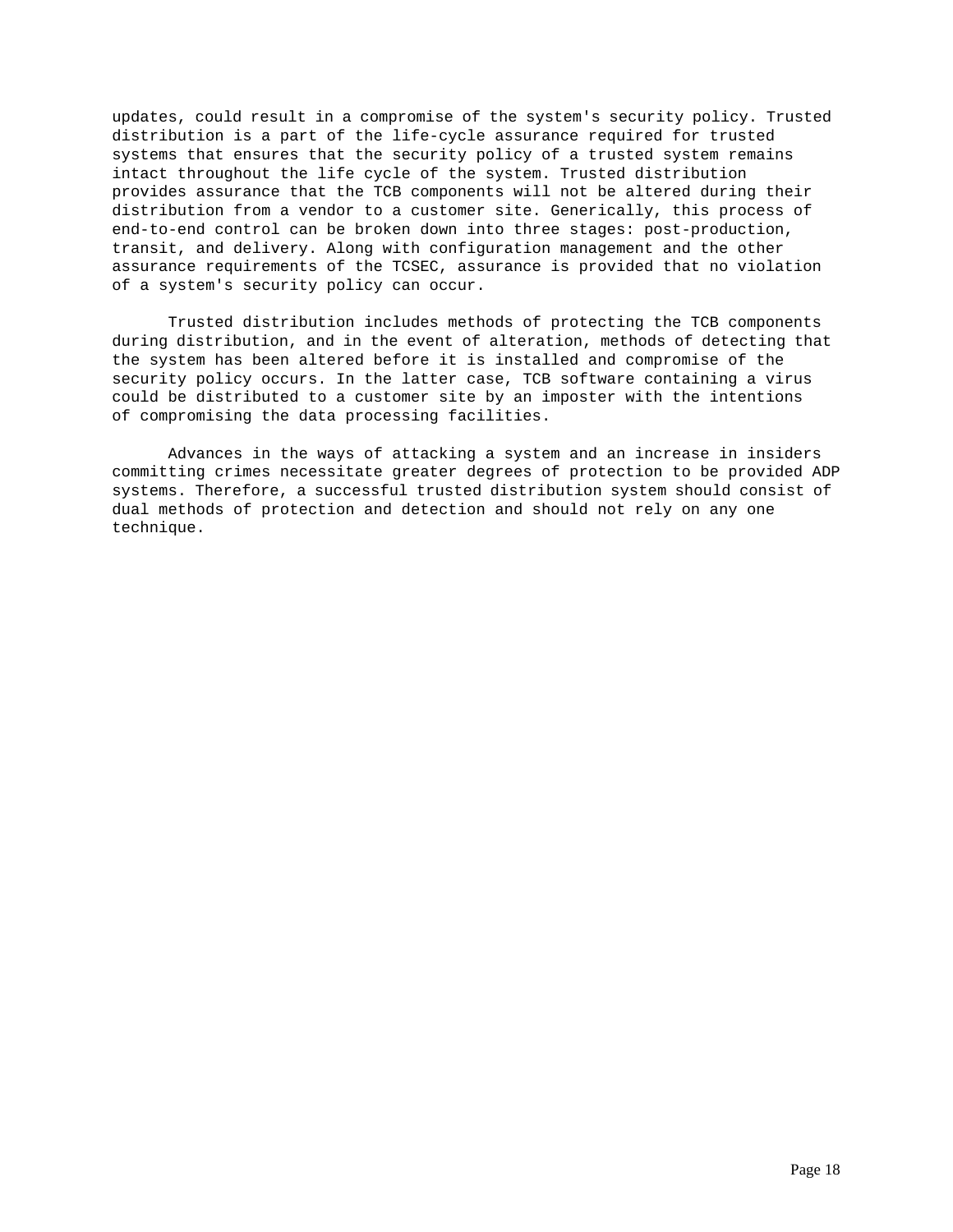### 5. SAMPLE IMPLEMENTATION

### 5.1 Trusted Distribution of Hardware, Firmware, and Software

 The preceding sections of this document have addressed different methods that may be used for trusted distribution, but none has explicitly stated what will satisfy the TCSEC class Al requirement for trusted distribution. The following paragraphs describe sample methods for meeting the trusted distribution requirements. It should be noted that these are not the only methods that will satisfy the requirement. Through the guidance offered in this document, it is hoped that vendors will be able to investigate other creative methodologies to satisfy the trusted distribution requirement.

 When a system is directed to be transported, an acceptable methodology would be the use of a bonded courier service. The courier would accompany and be responsible for the safety of the system. Alternate methodologies would be protective packaging (protecting against unauthorized modifications), registered mail, and, specifically on software, the use of encrypted checksums.

 Upon arrival of the system at the purchaser's site, the success of the protective packaging methods provided by the vendor should be validated. It is, however, the vendor's responsibility to provide either the documentation or the manpower to assist the purchaser in determining if the methods used were successful. Additionally, it is the purchaser's responsibility to provide configuration management for the system throughout the remaining life cycle of the system.

# 5.2 Trusted Distribution of Documentation

 Trusted distribution shall be provided for the distribution of the TCB hardware, software, and firmware. It can also be said that trusted distribution is required for all of the TCB configuration items as identified in the configuration management plan for a system. When speaking of configuration items, one should include the documentation for the system. Although not required by the TCSEC, the documentation and configuration records for a TCSEC class Al system should be delivered to the customer site through trusted distribution. In the event that these documents are altered during distribution, it is possible that the system could be configured in a manner that would violate the security policy of the system. For instance, documentation on a TCB mechanism could be altered to allow the mechanism to be used in a harmful way. Trusted distribution of the documentation of the system will ensure that the documentation has not been altered during distribution and accurately describes the system.

### 6. SUMMARY OF TRUSTED DISTRIBUTION

 Trusted distribution is necessary to ensure that the TCB software, firmware, and hardware developed by a vendor arrive at a customer site exactly as specified by the master copy that has been evaluated against the TCSEC. Modification of any TCB software, firmware, or hardware, originals and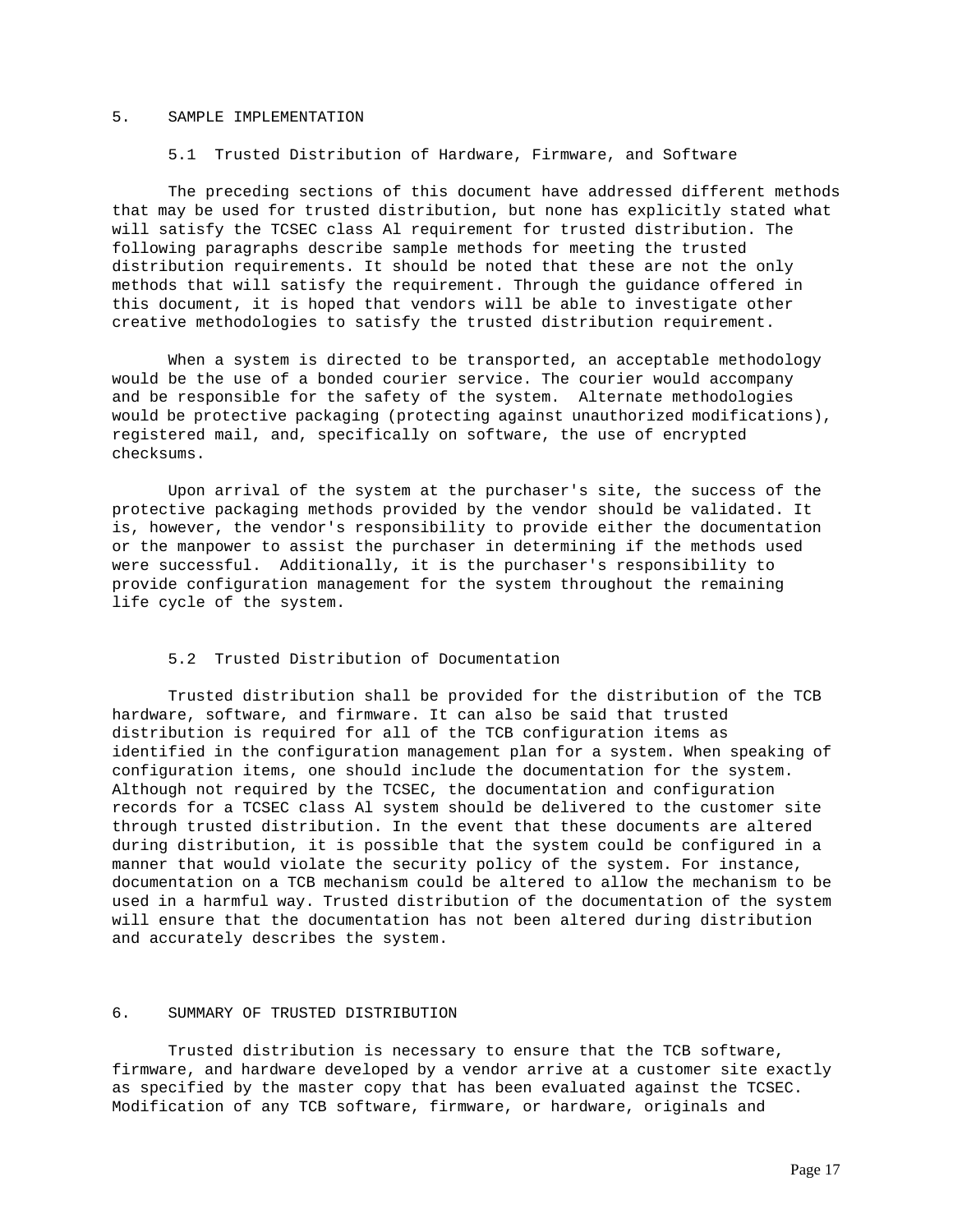assurance that the transmission has not been altered.

## 4.6.2 Inventory

 An inventory is a minimal way of performing customer site validation of TCB hardware. Although this will not meet the TCSEC requirement for trusted distribution, it may provide an acceptable level of assurance for some sites. An inventory is a simple means of inspecting for the presence or absence of a piece of hardware. It consists of an inspection to see if each piece of equipment listed on the inventory arrived at its destination. The assurance provided by an inventory may be increased by inspecting the lower level elements of the TCB hardware. These elements would include such things as circuit boards and chips.

 The disadvantage of conducting a physical inventory is that many different hardware families use some of the same hardware components, and a physical inventory of hardware at each end of the distribution chain will not detect the substitution or change of these similar components in the hardware. It will, however, serve to detect any gross discrepancies between the items sent and received.

 The advantage of performing an inventory is that it provides a quick method of checking that the TCB components sent were the ones requested. The assurance it provides will be minimal, but a simple oversight or error in shipping or the loss of an item may be detected in this manner. A copy of the invoice should always be in a sealed envelope and a second copy should be sent by alternate means, such as a courier, so that any invoice tampering can be easily detected.

#### 4.6.3 Engineering Inspection

 An engineering inspection provides a more thorough check than an inventory and may satisfy the TCSEC requirement for trusted distribution of TCB hardware components. It differs from an inventory in that it is a detailed inspection by a qualified technician in a specific area. The technician should be capable of detecting any changes to the inspected equipment that would affect the TCB. Engineering inspections should be provided for critical parts of the TCB hardware to ensure that the components of the hardware are present and unchanged, such as ensuring, for example, physical location and serial numbered parts, are as specified.

 A disadvantage to an engineering inspection is that it can be very timeconsuming and it may not be possible for a technician to inspect all of the TCB hardware components because of the locations and construction of the equipment being inspected. This time element may be offset by a simplified version of this safeguard consisting of a confidential agreement between the vendor and the customer as to which parts of the TCB hardware are to be inspected in detail. This will reduce the amount of effort to a reasonable level and, if the specific components are properly identified, will provide an acceptable level of assurance that no changes have been made.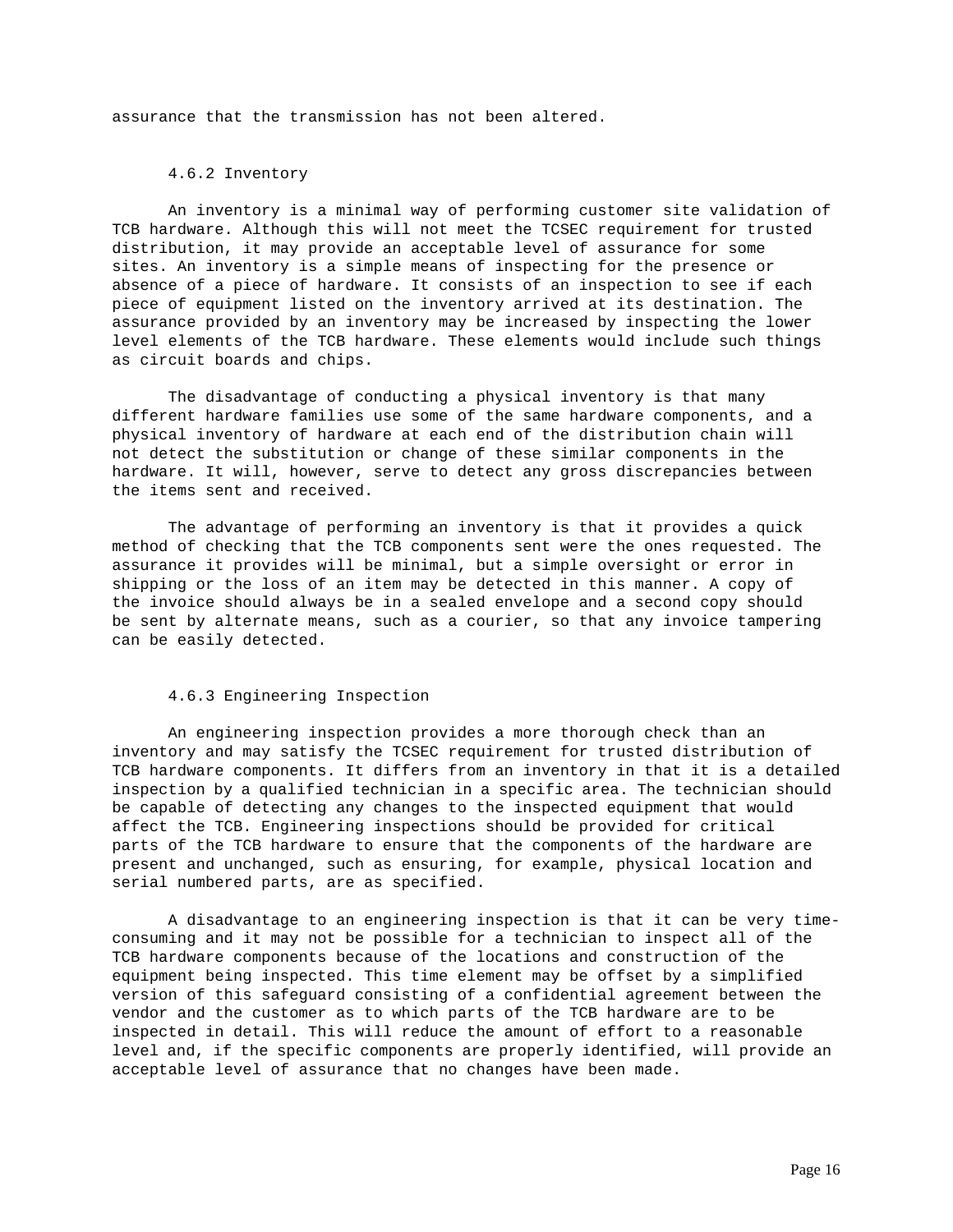provides a second layer of assurance for trusted distribution. In the event that any of the TCB components were altered during distribution, site validation procedures should detect the alteration before the system is installed and any compromise of security policy can take place.

### 4.6.1 Checksum Programs

 Checksum programs provide an acceptable means to detect TCB software and firmware changes during electronic or physical distribution. In this validation method, a group of digits are summed and then checked against a previously computed sum to verify that no digits have been changed since the last summation. Any difference in the two sums would indicate that the piece of software being checked had been modified. The following is taken from the Final Evaluation Report of SCOMP [2] and describes how SCOMP used the checksum method for software distribution.

 "When a site purchases a SCOMP system, a description of the desired configuration must be sent to Honeywell. A set of configuration files are then set up and the desired release, with the site specific configuration files, is generated. A checksum algorithm is then applied to the executable code. The executable code is sent to the site along with a checksum generation program. The checksum that was originally generated is then sent to the site. The site can run the checksum generation program and compare the result with the checksum delivered through the mail. The two checksums provide a means whereby the site can ascertain that the system that they received was the same system that Honeywell sent to them."[2]

 It should be noted that there are ways to improve this approach. The checksum program should not be distributed with the TCB software. Trusted distribution implementing checksums should consist of sending one package containing the checksum generation program and checksum result and another package containing the TCB software. Both packages should be protected by appropriate means of trusted distribution such as courier or registered mail. Anyone having access to both the checksum generator and the TCB software could retrieve the output from the checksum program through a print command and alter the system so that the change would go unnoticed by saving the original checksum value, modifying the system, and running the checksum program until it matches the original checksum, adding modules to inconsequential areas of the system when necessary. It may take some time to get the checksum of the modified software to equal the original checksum, but with a 16-bit or smaller checksum it may be a practical method for modifying TCB software.

 Additionally, current Al systems should enhance their checksum implementation by using cryptographically protected checksums. Encryption of the checksum and result increases the assurance provided, by preventing anyone from viewing the checksum result. It also provides protection against the scenario described above because no one would be able to view the checksum result without possessing the proper cryptographic key.

 A disadvantage to this implementation is that a checksum program will not limit viewing of the TCB software; it will, however, provide a level of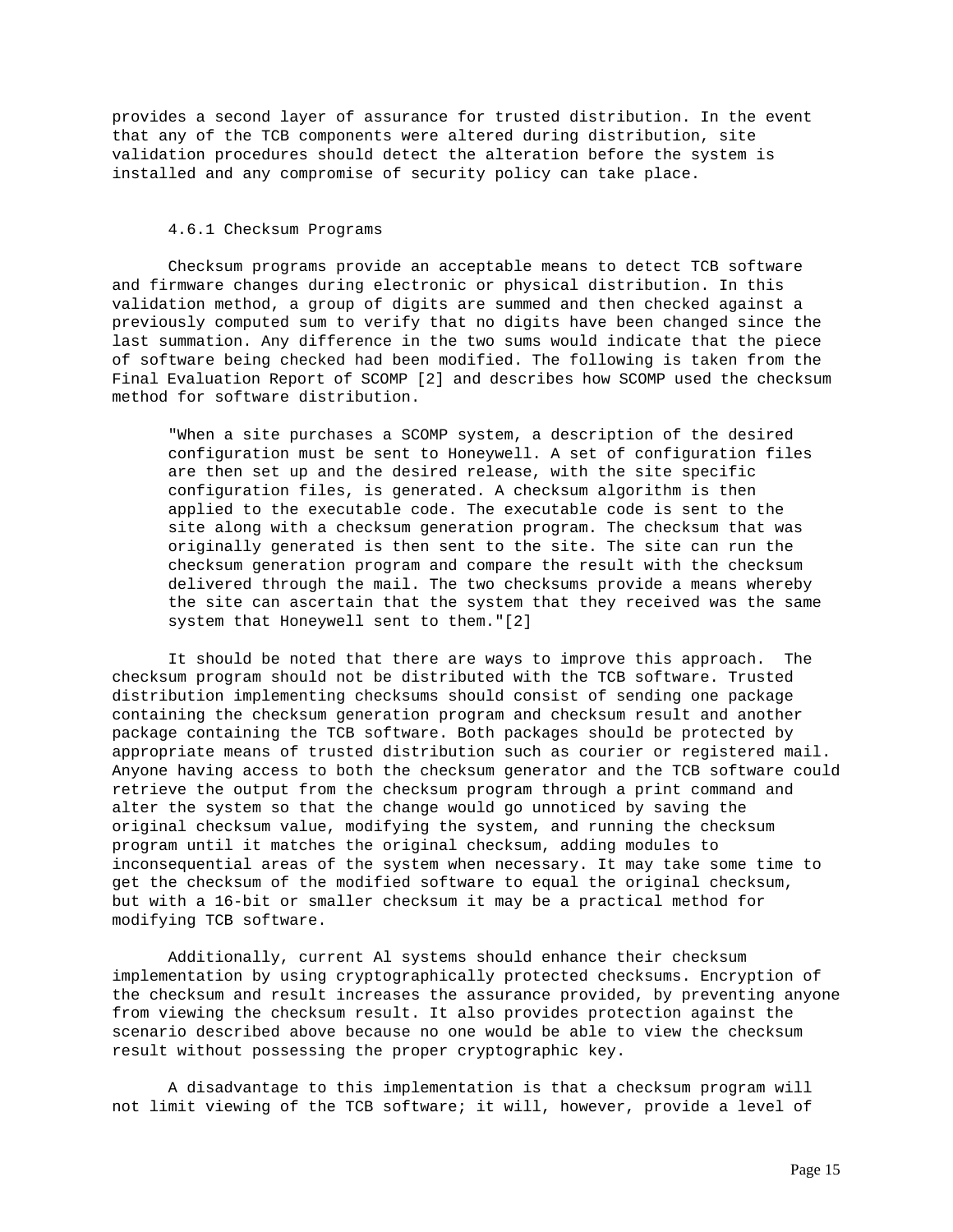the use of envelopes for wrapping, the contents should be protected from direct contact with the inner container by a cover sheet or by folding inward.

### 4.4 Message Authentication Codes

 Message Authentication Codes provide an effective means for transmitting segments of TCB software. The banking system is one of the largest users of electronic distribution, and has successfully used Message Authentication Codes for several years. A Message Authentication Code employs an encryption process for a data stream and from this process develops a unique code that is appended to the data stream. It is important to note that only the appended code is actually encrypted, and the message remains in plaintext. The process, repeated by the recipient, must then produce the identical code.

 If the codes are not the same, this is an indication that the code being transmitted has been tampered with. The length of the appended code can vary, but the strength of the process is directly related to the length of the code. As with all encryption-based processes, the management and protection of the key ancinor algorithm is a critical factor that shall be addressed in the design documentation.

#### 4.5 Encryption

 Encryption of the entire text is an effective way of protecting data from compromise or modification attacks. Encryption has the advantage not only of preventing undetected changes to the TCB software, but also of preventing viewing of the code for any person without the key. Encryption of TCB software with public or private key techniques is a viable method of trusted distribution, provided that the keys are properly managed, protected, and changed at frequent intervals. In the event that the keys are compromised, it would be possible to alter the TCB software without detection of the alteration.

 As stated before, the success of encryption is dependent upon the protection of the key. For this reason, the key should be subject to some form of trusted distribution, such as courier, to ensure that it is not compromised. Encryption provides a significant increase in the quality of assurance; however, management of the system, for example, key generation and distribution, can become a very complex and time-consuming activity that needs to be well defined in the design documentation.

# 4.6 Site Validation

 Site validation is validation by the customer site that the TCB hardware, software, and firmware received are exactly as specified in the master copy. Site validation is most commonly performed on the TCB hardware items that are shipped, but TCB software and firmware items should also be subject to some type of validation testing upon receipt. Site validation includes methods for validating that a system has not been tampered with during its movement from vendor site to the customer site. Site validation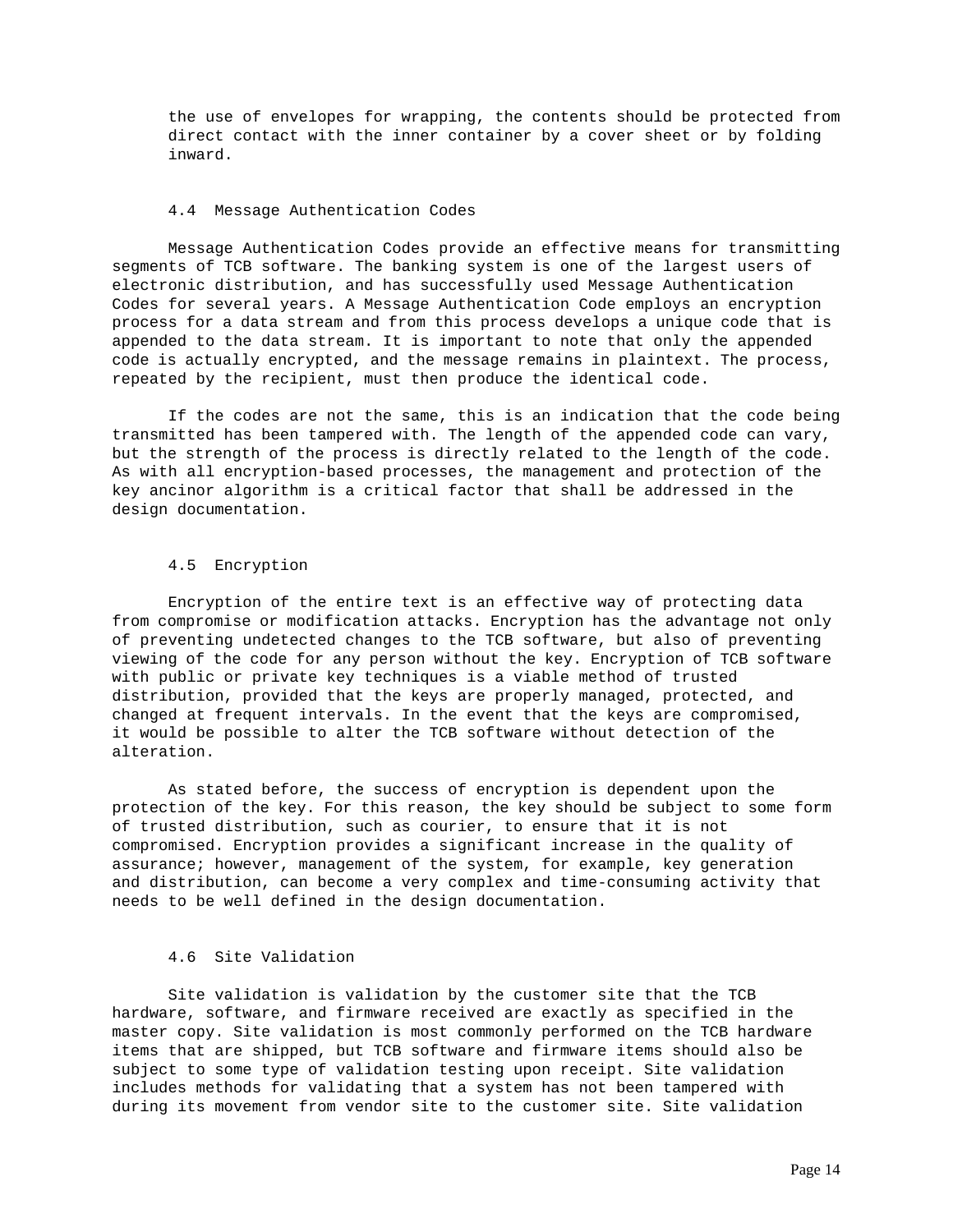the material may be delivered. A partial list of guidelines for the use of courier service is provided below.

 Persons acting as couriers should be trusted to the level of the material they are transporting

Material should remain in their personal custody at all times

Vendor as consignor should be responsible for the safety of the material

Vendor should notify the customer site of the nature of the shipment, the means of the shipment, number of seals (if used), and the anticipated time and date of arrival by separate communication at least 24 hours in advance of the arrival of the shipment in order that the customer site may take appropriate steps to receive and protect the shipment.

 For the use of a courier service to provide trusted distribution successfully, assurance should exist that the TCB software, firmware, or hardware is not modified while stored in a warehouse before being picked up by the courier. Otherwise, the assurance provided by the courier will have been defeated.

### 4.3 Registered Mail

 Registered mail can be part of the trusted distribution of TCB hardware, software, and firmware to a customer site without any undetected disclosure or loss. Although registered mail alone is not sufficient for meeting the TCSEC trusted distribution requirement, it does not preclude it from being a part of the trusted distribution process. The reason that registered mail alone does not satisfy the TCSEC requirement is that although the customer site has to verify its identity before being allowed to receive a package via registered mail, the sender does not have to show any form of identification to mail a package. This can result in the scenario detailed earlier in which someone can duplicate a vendor's wrapping and markings and mail a malicious update or system. Provided that the registered mail is supplemented by other adequate mechanisms to compensate for its shortcomings, such as an unforgeable internal signature to ensure the identity of the sender, it can meet the trusted distribution requirement and provide assurance that what was delivered through the mail actually came from the vendor.

 When sending TCB software, firmware, hardware, originals or updates, via registered mail, the products should be considered to be as sensitive as the data they are being used to process and should be treated accordingly. Some procedures to be observed when using registered mail for trusted distribution include:

Material to be transmitted should be enclosed in opaque inner and outer containers

If the material is in a hard-copy form and is of such size as to permit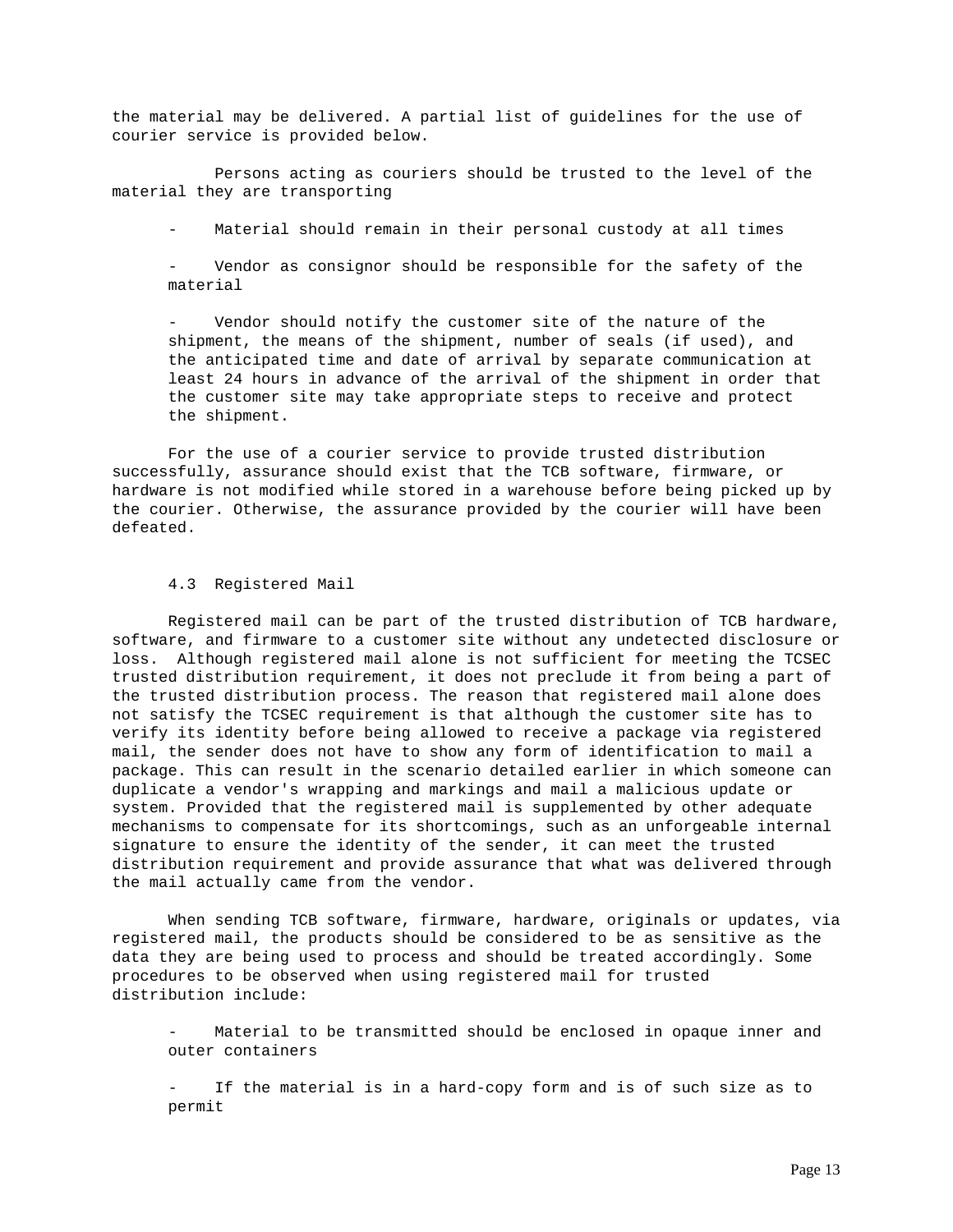package cannot be entered without triggering the alarm.

 An advantage to the active systems method is that there is a real-time notification of any tampering with the TCB hardware, software, or firmware as they are being delivered. It is very possible that anyone tampering with the product could be caught before having a chance to modify the system. This real- time notification can be circumvented, though, by interfering with the alarm so that the signal will not be picked up. In these cases, the break-in will be detected but not until the delivery truck reaches its destination. True, it will presumably be too late to catch those responsible for the attack, but the detection provided by active systems will prevent an altered component from being used that could result in a security policy compromise.

### 4.1.3 Tamper-Resistant Seals

 The use of tamper-resistant seals is another method of protective packaging that may be used to protect the distribution of large TCB software, firmware, and hardware items. One example of a tamper-resistant seal for large items shipped by truck is a special-purpose truck seal. This device generates a random 4-digit number when installed on a truck door. When the door is opened a new random number is generated. The device is encased in metal and epoxy resin to prevent tampering. By sealing the truck at the vendor facility and sending the number to the customer site by secure means, it is possible for the user to determine whether or not the truck cargo has been opened.

 Other forms of locking devices and seals, such as a high impact security lock or company registered seals, can also be applied before shipment and verified prior to opening. The different sealing devices used provide different degrees of assurance and should be selected based on the needs of the item being distributed.

## 4.2 Couriers

 The use of a courier service is a possible way to establish the trusted distribution of TCB software, hardware, firmware, both originals and updates. Couriers provide the advantage of constant surveillance of the materials they are transporting. The use of couriers increases the reliability of any delivery system and can easily be used in conjunction with other protective methods such as locking devices and protective packaging.

 There are several commercial firms that can supply bonded services, or manufacturers may use their own internal courier service, if available. Within the military, the Defense Courier Service (DCS), formerly known as the Armed Forces Courier Service (ARFCOS), is an alternative.

 It is possible to transport the most sensitive materials by means of couriers. The TCB products to be distributed should be considered to be as sensitive as the data they are being used to process and should be treated accordingly. Depending upon the sensitivity of the material to be distributed, the vendor and/or customer site may want to establish regulations regarding who may act as a courier, what type of materials they may transport, and where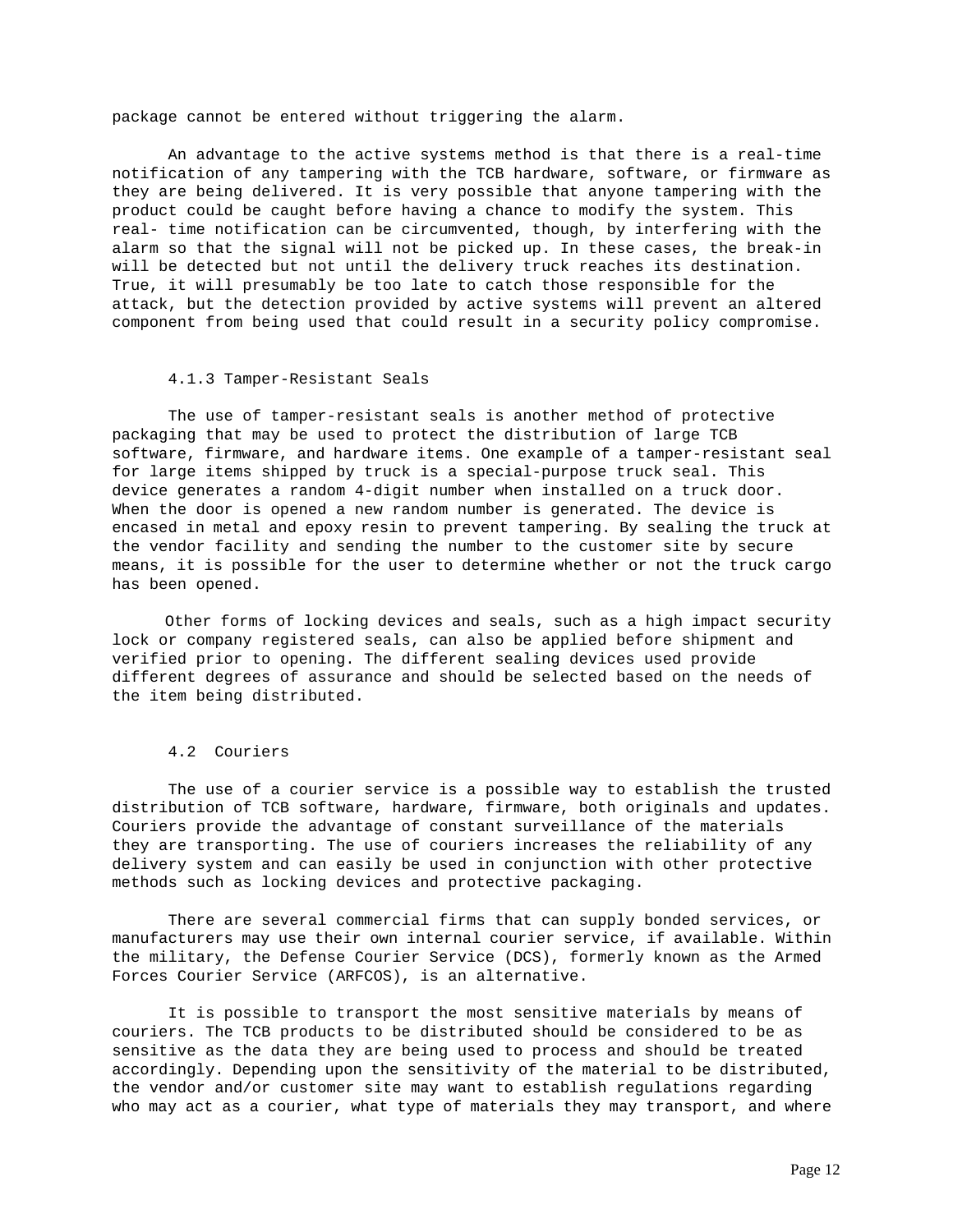### 4.1 Protective Packaging

 Protective packaging is a way of wrapping an item so that it cannot be opened and resealed without leaving some obvious indication that the package has been tampered with. Protective packaging can be provided to limit access to the TCB software, firmware, and hardware during shipment and to guarantee their delivery in an unaltered form. Protective packaging ranges from simple shrink wrapping to complex fiber-optic techniques. The wrapping for shipments should allow the sender and the package contents to remain anonymous. Techniques such as double wrapping the materials to be distributed or an absence of exterior markings when using shrink wrapping could accomplish this. The technique used for packaging the TCB components for distribution shall be documented in the trusted distribution plan.

 Protective packaging not only limits access to the materials being distributed, but also aids in protection against environmental factors, such as dust and water. It is not possible to present every protective packaging technique; however, the examples that follow are provided to present some of the methods that are currently in use.

### 4.1.1 Shrink Wrapping

 Shrink wrapping is one method of trusted distribution which consists of enclosing the product in a plastic film. This method may be used for TCB hardware, software, or firmware, but since it does involve the use of heat, it should not be used for computer-related equipment that is very sensitive to heat.

 When heat is applied to the plastic film in shrink wrapping, the film contracts, or shrinks, forming a tight seal around the product. If the shrinkwrapped seal is broken, this is an indication that the product being shipped has been tampered with. Not only is shrink wrapping used for the trusted distribution of TCB components, but many industries including the food and drug industry use shrink wrapping to provide consumer protection that products have not been tampered with. Additional special shrink-wrap techniques are available that may increase the reliability of the shrink wrap.

 The size and construction of the materials to be packaged are important considerations when selecting a shrink-wrapping technique. For example, shrink wrapping products the size of mainframe central processing units (CPUs) or mainframe disk drives is currently not done because of their large size. Techniques will need to be improved to make shrink wrapping a feasible packaging option for these types of products.

### 4.1.2 Active Systems

 The use of active systems for protective packaging is a viable method for the distribution of TCB software, firmware, and hardware. This method was originally intended to secure personal computers and electronic equipment. Conceptually, an active system could include looping a fiber-optic cable through a latch on the opening of a container and attaching the cable to a control unit via an alarm. An active system provides assurance that a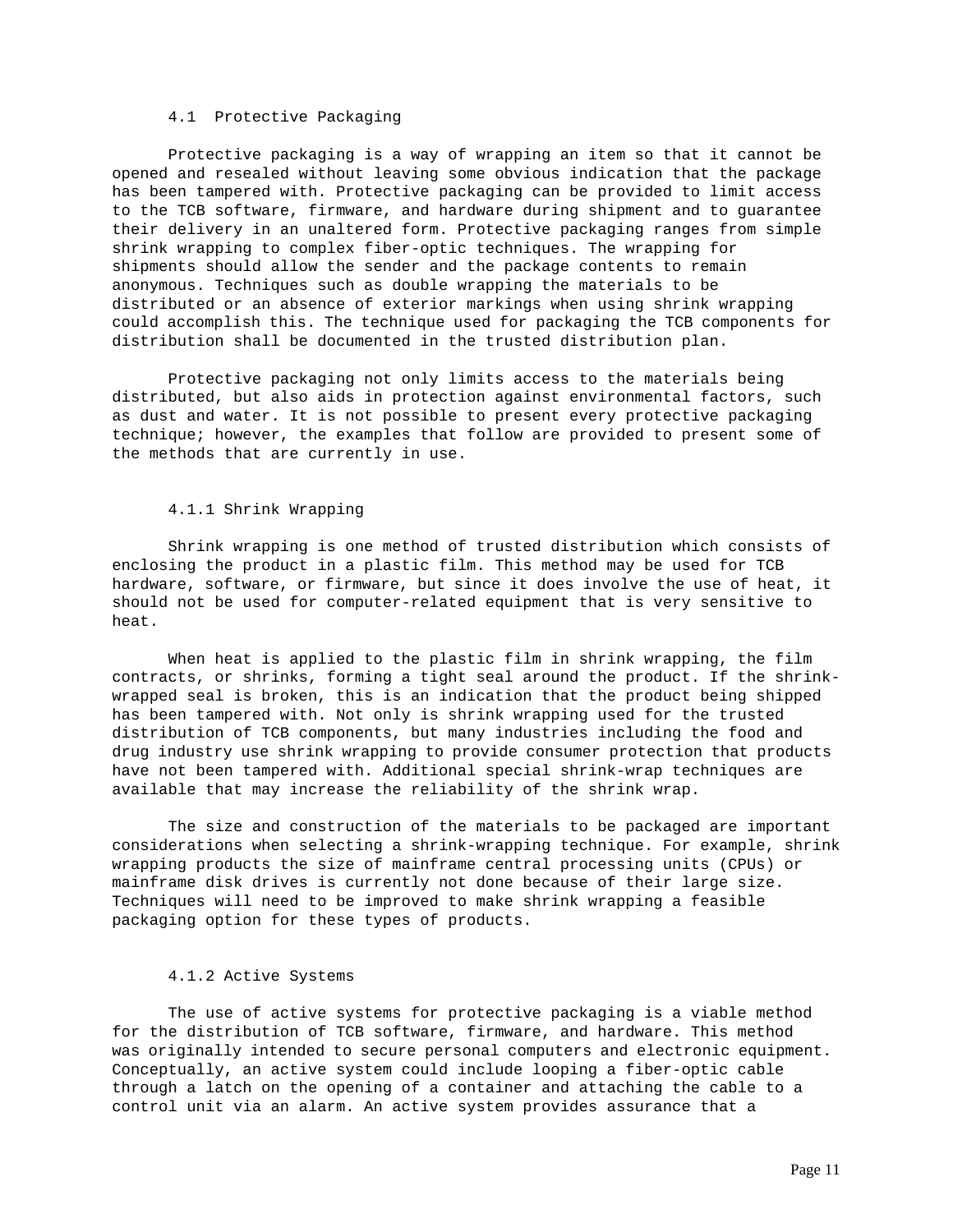layered approach will counter the insider threat or the threat of collusion where employees themselves alter the contents of a package before it is distributed. Each situation that requires trusted distribution is unique and requires that the system be addressed individually.

 For a National Computer Security Center Al evaluation, a vendor must submit a plan that describes the trusted distribution method(s) for the system under evaluation. This plan should include a description of the procedures to be followed and the mechanisms (type of packaging) to be used for distribution of both initial versions and updates. Any deviation from the trusted distribution plan submitted could jeopardize the evaluation rating.

 There are other requirements in the TCSEC which are related to trusted distribution, namely those concerning configuration management. A vendor should be sure that the system sitting on the loading dock is the system that the vendor thinks it is. At TCSEC class Al, the configuration management system shall include, "a combination of technical, physical, and procedural safeguards" to be "used to protect from unauthorized modification or destruction the master copy or copies of all materials used to generate the TCB."[7] All of the implementation methods that follow are contingent upon prior performance of configuration management, ensuring that the system has not been maliciously altered before being distributed.

 A related concern that plays a part in trusted distribution is that communication should be established between the vendor and customer sites for both the initial and updated distribution of the TCB software, firmware, and hardware. The procedures used should include agreement between the vendor and customer sites as to the methods to be used for distribution and the time frame in which the distribution will be made. The sender (the vendor) and receiver (the customer) should be uniquely identified prior to distribution for the trusted distribution system to function successfully. It is essential that this identification be made and that procedures be in place for manufacturers to notify users of pending shipments. Included in this identification should be the unique identification of every component to be shipped. This identification will allow for the detection of any system configuration changes. Additionally, the customer should have procedures in place that will keep the customer advised of the latest changes from the vendor. At a minimum the customer should enforce a policy that forbids the use of any new TCB software, firmware, or hardware without prior notification from the vendor of the most current change, to include the date each change to the TCBo was sent and the means by which the TCB software, firmware, and hardware was sent.

 Another concern is the reliance on the individuals involved in the design, development, manufacturing, and distribution of the trusted system. Each individual who is involved in the system prior to and during distribution should be subject to review that would verify his or her trustworthiness and reliability. Particularly for distribution, all individuals who play a significant role in the establishment of the control at the shipping end, or the validation at the receiving end should be worthy of the trust placed in them to perform their roles reliably. Without this step, any process for protection is subject to an insider compromise.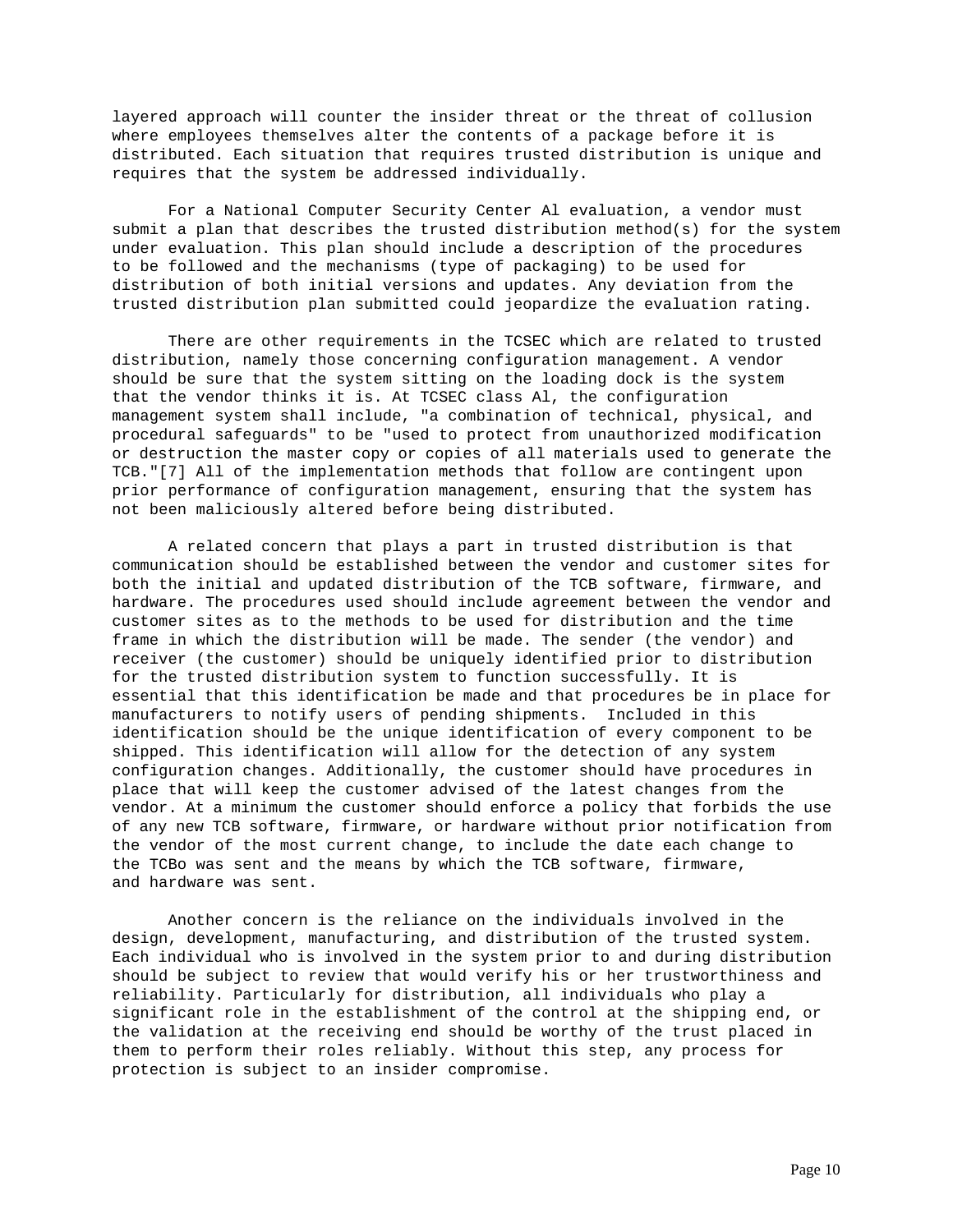and physical controls must be placed on the system(s) both during the delivery to and stay in the warehouse to ensure that no unauthorized modifications are made. For example, controls must exist which log any entry into the warehouse, authorizations for the alteration of any system or range of serial numbers within the warehouse must be properly documented, etc."[6]

 The "trusted warehouse" spoken of in the preceding paragraph is not a TCSEC requirement, but when considering that trusted distribution really extends further than just providing assurance from vendor loading dock to customer site loading dock, it should be considered. The assurance that trusted distribution provides is dependent on a system not being altered before being loaded onto a delivery truck. The control of the system during "idle time" should be performed by configuration management practices, emphasizing the importance of configuration management in trusted distribution.

# 3. THE TCSEC REQUIREMENTS FOR TRUSTED DISTRIBUTION

 This section lists the TCSEC requirements for trusted distribution. These requirements have been extracted from the TCSEC and have been listed separately and numbered. How these requirements can be met will be discussed in the following sections of this document. This section is designed to serve as a quick reference for the TCSEC requirements for trusted distribution.

 Trusted distribution is required at TCSEC class Al, and the requirement can be broken down into two parts.

 Requirement 1 - "A trusted ADP system control and distribution facility shall be provided for maintaining the integrity of the mapping between the master data describing the current version of the TCB and the onsite master copy of the code for the current version."[7]

 Requirement 2 - "Procedures (e.g., site security acceptance testing) shall exist for assuring that the TCB software, firmware, and hardware updates distributed to a customer are exactly as specified by the master copies."[7]

\*\*\* Page 10 is intentionally left blank

### 4. IMPLEMENTATION METHODS

 This section describes various implementation methods that can be used to establish a trusted distribution system and the advantages and disadvantages of each method. When choosing a protective packaging system or a customer site validation process, remember that some devices or techniques provide a higher degree of protection than others. The higher the threat to the distribution system, the greater the need for more stringent measures or multiple levels of trusted distribution methods. In many situations, multiple methods for trusted distribution should be used, such as a protective packaging system during distribution and site validation upon receipt. This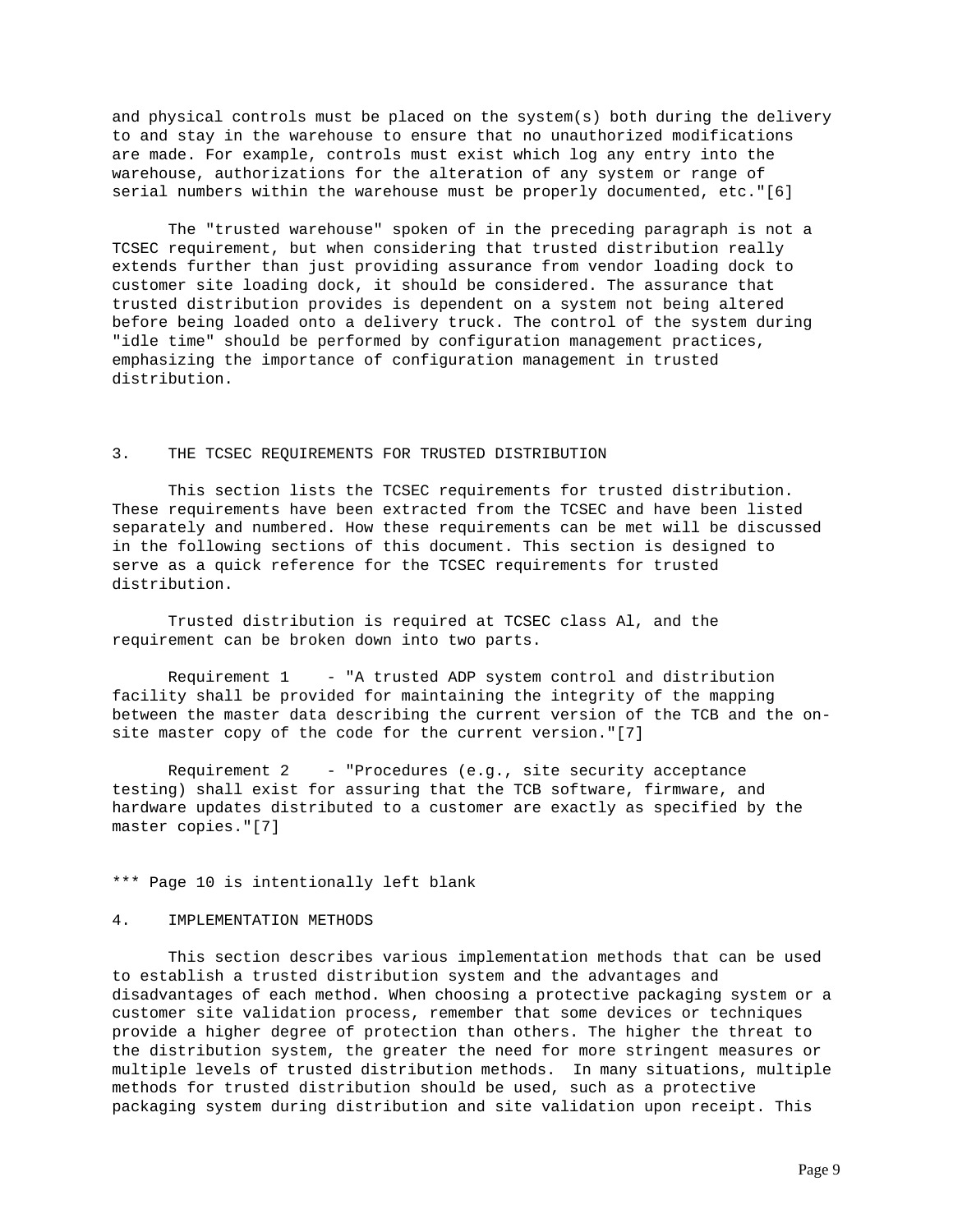"take place in an identifiable and controlled environment and that they do not adversely affect the implementation of the security policy of the TCB."[4] More information on configuration management can be found in A Guide to Understanding Configuration Management in Trusted Systems (NCSC-TG-006).

 Once the system has been built, security testing shall be performed to ensure that the system works exactly as claimed in the system documentation. The security testing shall demonstrate that the TCB implementation is consistent with the FTLS.

 Trusted distribution provides assurance that the security policy of a system is not violated during distribution of the system. For trusted distribution to be successful, the TCB shall have been under configuration management throughout the development process, ensuring that the integrity of the developer's master copy of the TCB has been maintained. Without configuration management in place during the design and development of a system, the assurance provided by trusted distribution will be suspect. True, it will still protect against any tampering with a system during delivery, but if the system being delivered has already been tampered with during development then the damage has already been done.

 Once the system is in operation at a customer site, assurance shall be provided throughout the system life cycle that the security policy of the system is correctly implemented. Configuration management continues throughout the system life cycle ensuring that any changes to the system take place in a controlled environment. It is said that "a chain is only as strong at its weakest link," and if any of these assurances fails during the system life cycle, the probability that the security policy of the system could be violated increases.

## 2.3.1 Assurance for Different Types of Production

 Not every distribution is as simple as having the entire computer system designed, developed, and assembled in a vendor's facility and then shipped to a customer site. Most computer systems, particularly large-scale computer systems, comprise several parts which are produced separately and need to be assembled. The distribution process for a trusted system may be as simple as shipping from vendor sites to customer sites, or may be as complex as from vendor to central sites to other sites, or from software development center sites to other sites, etc. If development is done at different sites and then integrated at yet another site, the pieces of the system transferred between these sites during development should be subject to the same trusted distribution requirements as the final TCB product. The item, at the point of transfer to a customer site, should be a true reflection of the vendor's master copy.

 The manner in which the TCB components are handled prior to distribution will have an impact on the trusted distribution process. The following is a recommendation for how a vendor may provide assurance before the components are actually shipped. "There are basically two types of production that companies employ: mass production, and production per request basis. In either case, there will probably be idle time where the system(s) will be waiting for delivery probably in some type of warehouse. Strict accounting procedures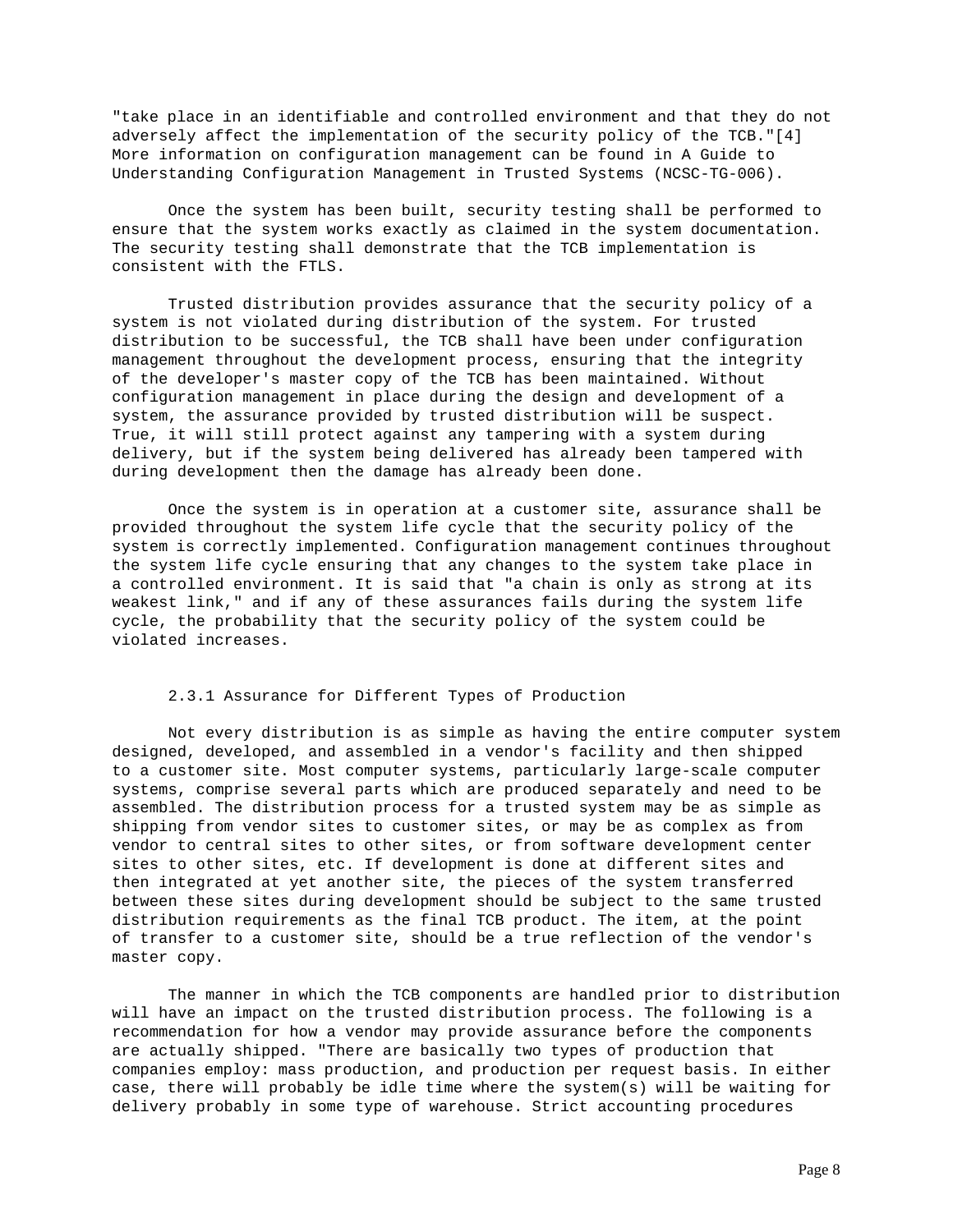The main purpose of trusted distribution is to protect a trusted system as it is being distributed, and consequently to provide protection for the information that will be processed on the system. Trusted distribution provides assurance that a trusted system arrives at a customer site with all of its security properties intact and that the system or update that is received at the customer site is the, "same system or update which was produced from the master copy of the system evaluated against the TCSEC."[6] Any tampering with the TCB software, firmware, hardware, whether originals or updates, from the time they leave the vendor site to the time they arrive at the customer site may permit the security policy of the system to be circumvented.

 Trusted distribution provides protection against tampering and a means of detecting that a system has been altered; it accomplishes this through physical devices (locks), electronic devices (encryption), and procedures (bonding of couriers). It also provides procedures for site validation so that if the protection mechanism[s] should fail, any modification to the TCB software, firmware, hardware, both originals and updates, will not go unnoticed. If sufficient trust can be placed in either the protection methods or the customer site validation, it is possible to use that method exclusively. If not, it may be necessary to apply techniques for both the protection of the shipment and validation.

## 2.3 Life-Cycle Assurance

 Trusted distribution is one link in a chain of assurances provided by trusted systems. It is helpful to take a look at all of the other activities that take place to ensure that the system in operation is the one that the vendor and customer agree upon.

 The following is a summary of the assurances that are needed to ensure that the product delivered to a customer site is operating under a correct implementation of the system's security policy:

- Assurance that the product evaluated is the one the manufacturer built
- Assurance that the product built is the one that was sent
- Assurance that the product sent is the one the customer site received.

 Long before a system is boxed and prepared to be sent to a customer site, assurance needs to be provided that the system is being built as specified. The TCSEC class Al design specification and verification requirements require a formal top-level specification (FTLS) to be maintained that accurately describes the system. The FTLS is shown to be consistent with the TCB interface. Additionally, specification to code mapping provides assurance that the design has been properly implemented.

 Configuration management provides control over the design and development of a system, ensuring that the system is built to specification. The main purpose of configuration management is to ensure that any changes to the system during design, development, or during the system life cycle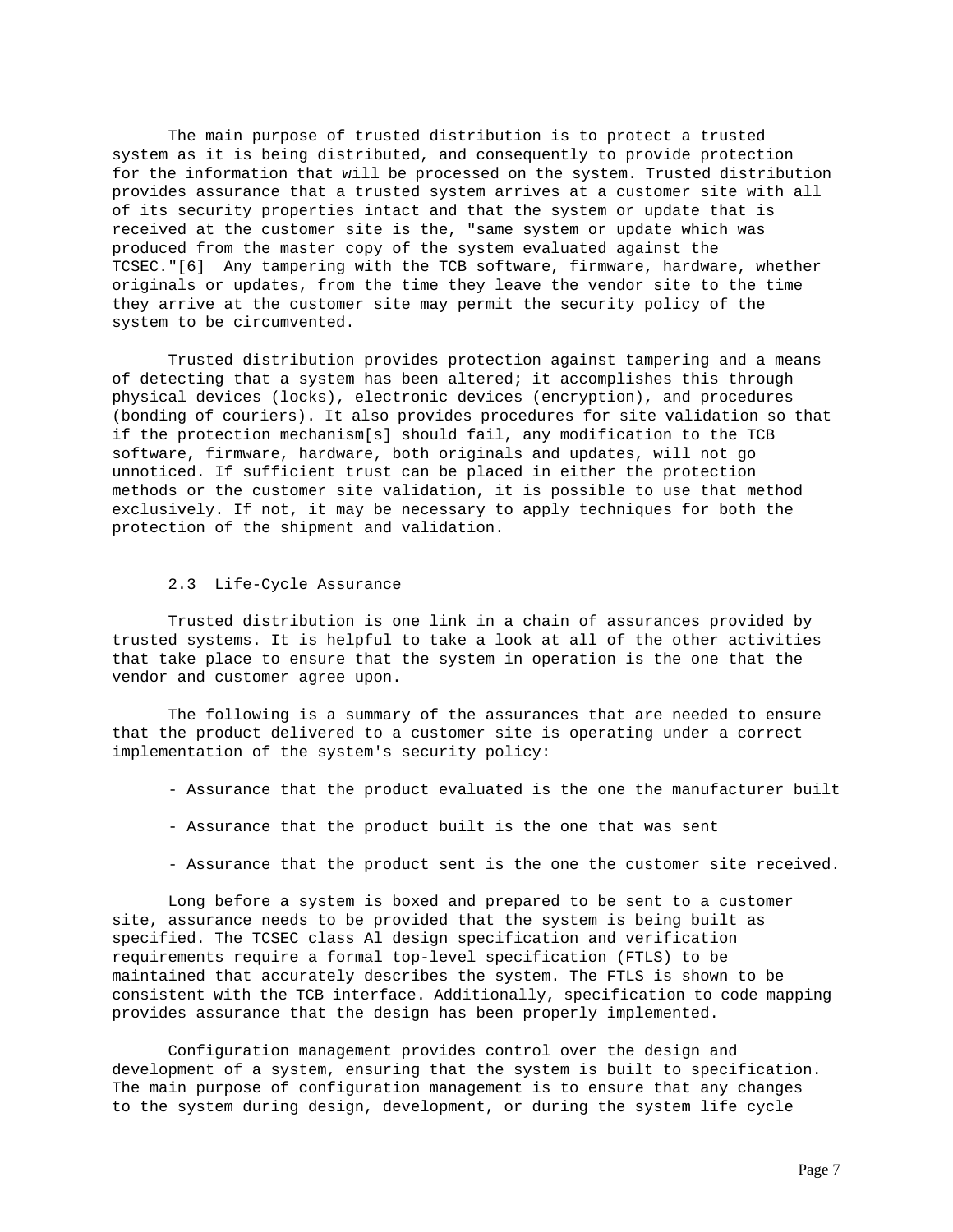There are basically two threats that trusted distribution protects against. The first is the threat of someone tampering with a system during its movement from a vendor site to a customer site. Throughout this document the term "vendor site" will be used to mean the point from which the TCB hardware, software, and firmware to be distributed are sent. The term "customer site" is the point at which the distributed material is accepted. Specifically, any system component that participates in the enforcement of the security policy of the system is what needs to be protected. For example, someone may break into a delivery truck and insert malicious code into a trusted system before it reaches the customer site. The system or update being delivered, when installed at the site, will contain the harmful code that could cause compromise of the system's security policy. Trusted distribution may include protective packaging methods that protect against changes being made to a system (see Section 4.1 Protective Packaging). Trusted distribution may also include methods of detecting if a system and/or its updates have been accidentally or maliciously altered during or after distribution through validation tests (see Section 4.7 Site Validation).

 The second threat protected against by trusted distribution is that the TCB is a counterfeit; that is the system or update did not come from the vendor site. Trusted distribution includes procedures for the distribution of TCB components, such as requiring the vendor to notify a customer site of an impending delivery. By doing this, trusted distribution protects against the threat of sites receiving systems that were not distributed by the vendor and provides assurance that the vendor was the actual sender of the product or update. Trusted distribution should be able to answer the question, "Was what I received really sent from the vendor or an imposter?" Without trusted distribution, all a penetrator needs to do is package a system or update containing a virus or Trojan horse so that it looks as though it came from an actual vendor. The receiving site, upon seeing the packaging, assumes that the system or update is genuine, unaware that it is really a counterfeit. To prevent this from happening, the vendor and customer sites may establish procedures requiring them to agree on when deliveries will be made and what they will contain.

## 2.2 Purpose of Trusted Distribution

 Hostile attacks may occur on computer systems when they are in use, but it is also possible for computer systems to be attacked even before they are installed at a customer site. The TCSEC requires that assurance mechanisms be in place throughout the life cycle of a system to prevent modifications being made to the TCB which could adversely affect the security policy of a system. One such assurance requirement for class Al systems is trusted distribution. Trusted distribution maintains the integrity of the current TCB software, firmware, and hardware as well as any updates to these by ensuring that any changes made to the TCB during the distribution process do not go unnoticed.

 "Trap doors can be inserted during the distribution phase. If updates are sent via insecure communications - either U.S. Mail or insecure telecommunications, the penetrator can intercept the update and subtly modify it. The penetrator could also generate his own updates and distribute them using forged stationery. "[3]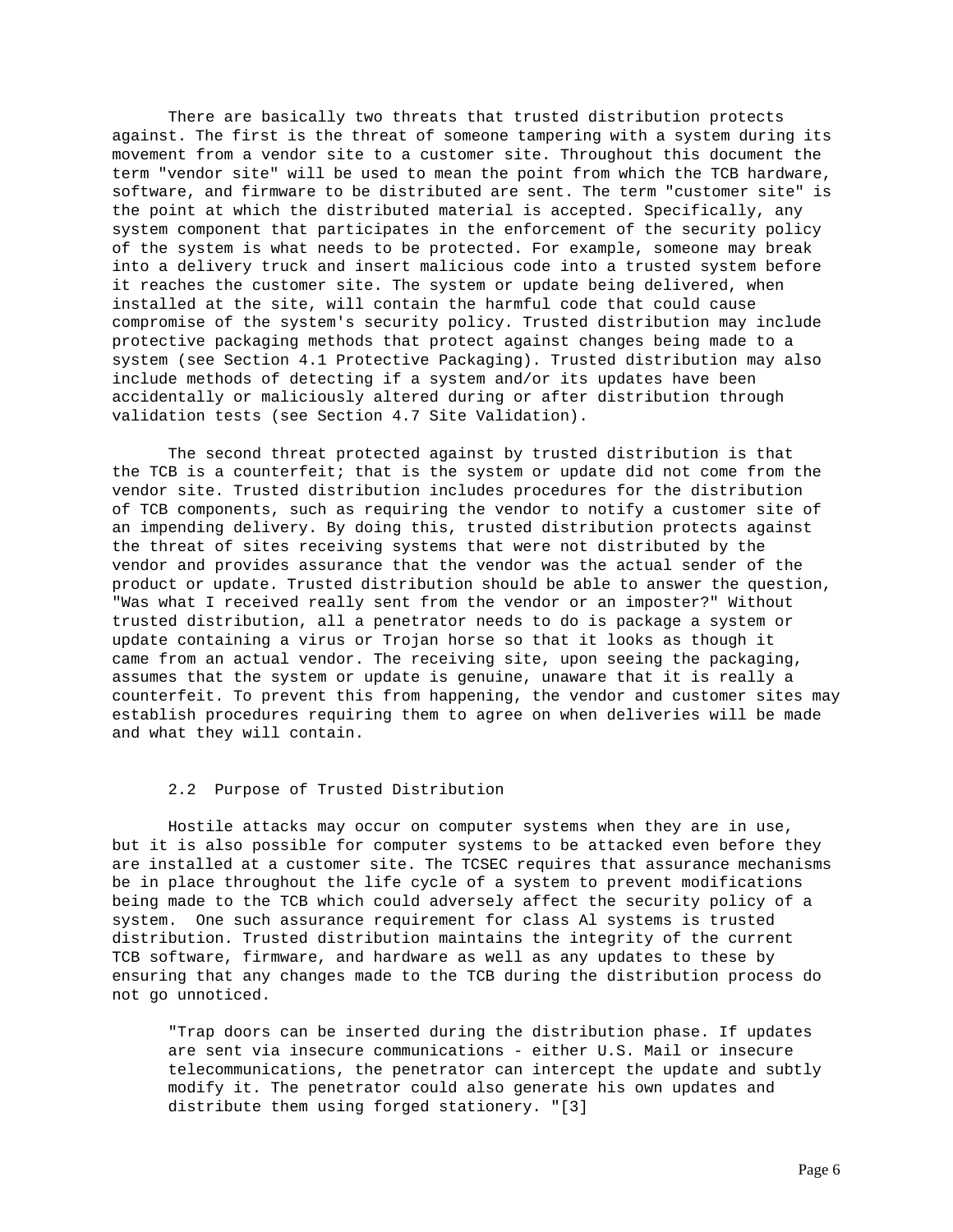"Systems that are used to process or handle classified or other sensitive information must be designed to guarantee correct and accurate interpretation of the security policy and must not distort the intent of that policy. Assurance must be provided that correct implementation and operation of the policy exists throughout the system's life cycle."[7]

 Any alteration to the TCB at any time during the system life cycle could result in a violation of the system security policy. Assurance that the system security policy is correctly implemented and operational throughout the system life cycle is provided by different TCSEC requirements. At TCSEC class Al, trusted distribution, in conjunction with configuration management, provides assurance that the TCB software, firmware, and hardware, both original and updates, are received by a customer site exactly as specified by the vendor's master copy. Trusted distribution also ensures that TCB copies sent from other than legitimate parties are detected.

# 2. OVERVIEW OF TRUSTED DISTRIBUTION

## 2.1 Threats

 The different divisions of the Trusted Computer System Evaluation Criteria (TCSEC) were developed to protect against threats that could be directed towards Automated Data Processing (ADP) systems. Each higher class is required to provide additional features and assurances over the next lower class, thus providing increasing levels of trust. At the C level and above, passwords and audit mechanisms provide ways to restrict access to a system and make users accountable for their actions. At the TCSEC B level, the addition of labeling mechanisms control access to data based on clearances of subjects and classifications of objects.

 The class of system needed by a specific site should be determined by the types of threats that are faced by that site. Generally, the class of system is dependent upon the sensitivity level of the data that are being processed by the site and the clearance of the system users. According to the Guideline for Applying the Department of Defense Trusted Computer System Evaluation Criteria in Specific Environments[5], a risk index corresponding to the minimum clearance or authorization of system users and the maximum sensitivity of data processed by the system can be used to determine the minimum evaluation class required by a site.

 The features and assurances in lower class systems protect against the threat that someone will tamper with a system while it is in operation, but it is at TCSEC class Al that the threat of subversion is addressed. Computer subversion is the name generally applied to deliberate, malicious modification of executable code or hardware within a computer system. The subversion can be accomplished at any time during the system's life from the earliest stages of design to the last day of its use. A component can be subverted either to permit later penetration or as an act of sabotage -- to nullify or to degrade the system's capability. Forms of subversion include the trap door, the Trojan horse, and computer viruses. The threat of subversion exists at all classes; however, the benefit of providing assurance features to guard against it in lower class systems may not justify the cost of this type of protection.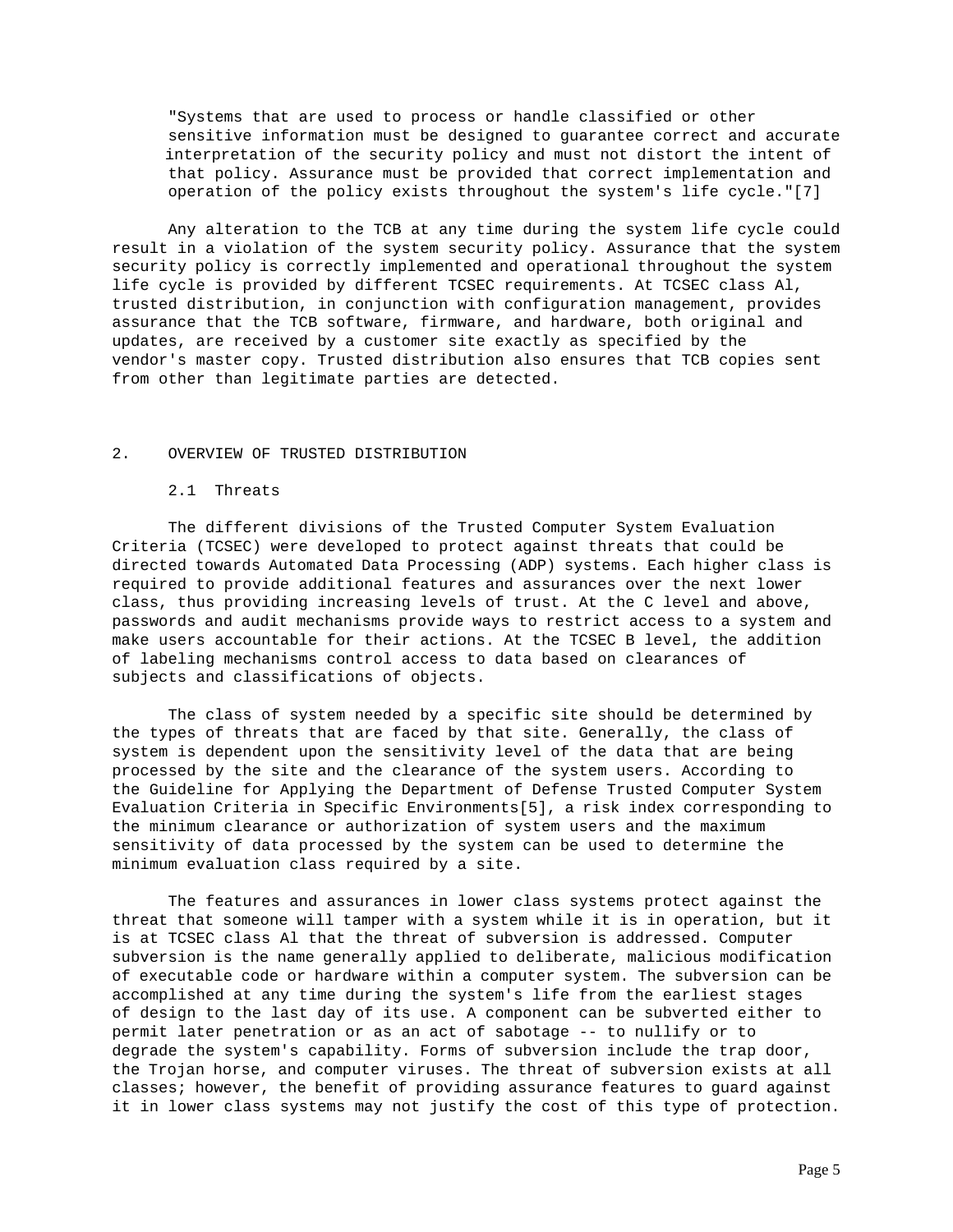## 1. Introduction

#### 1.1 Purpose

 The Trusted Computer System Evaluation Criteria (TCSEC) is the metric used for evaluating the effectiveness of security controls built into Automated Data Processing (ADP) systems. The TCSEC is divided into four divisions: D, C, B, and A,ordered in a hierarchical manner with the highest division, A, being reserved for systems providing the best available level of assurance.. Within division C through A are a number of subdivisions known as classes, which are also ordered in a hierarchical manner to represent different levels of security.

 At TCSEC class A1, trusted distribution of the hardware, software, and firmware portions of the Trusted Computing Base (TCB) and their updates shall be provided. Trusted distribution includes procedures to ensure that all of hte TCB configuration items, such as the TCB software, firmware, hardware, and updates, distributed to a customer site arrive exactly as intended by the vendor without any alterations. Additionally, trusted distribution may include procedures that enable the customer site to determine that what was received at the site was actually sent by the vendor. The purpose of this guideline is to provide guidance to vendors of trusted systems on what trusted distribution is, why it is important, and how to select and implement an effective trusted distribution system to meet the TCSEC requirement.

 Examples in this document are not to be construed as the only implementations that will satisfy the TCSEC requirement. The examples are merely suggestions of appropriate implementations. The recommendations in this document are also not to be construed as supplementary requirements to the TCSEC. The TCSEC is the onlymetric against which systems are to be evaluated.

 This guideline is part of an ongoing program to provide helpful guidance on TCSEC issues and the features they address.

#### 1.2 Scope

 An important assurance requirement of TCSEC class Al is that the TCB software, firmware, hardware, and their updates be distributed to a customer site in a trusted manner. This guideline is to be used by vendors of trusted systems in the preparation of procedures, techniques, and equipment to establish trusted distribution between a vendor site and a customer site. This guideline will discuss trusted distribution as it relates to computer systems and products that are intended to meet the Al requirements of the TCSEC.

## 1.3 Control Objective

 Trusted distribution focuses primarily on the assurance control objective of the TCSEC. The assurance control objective states: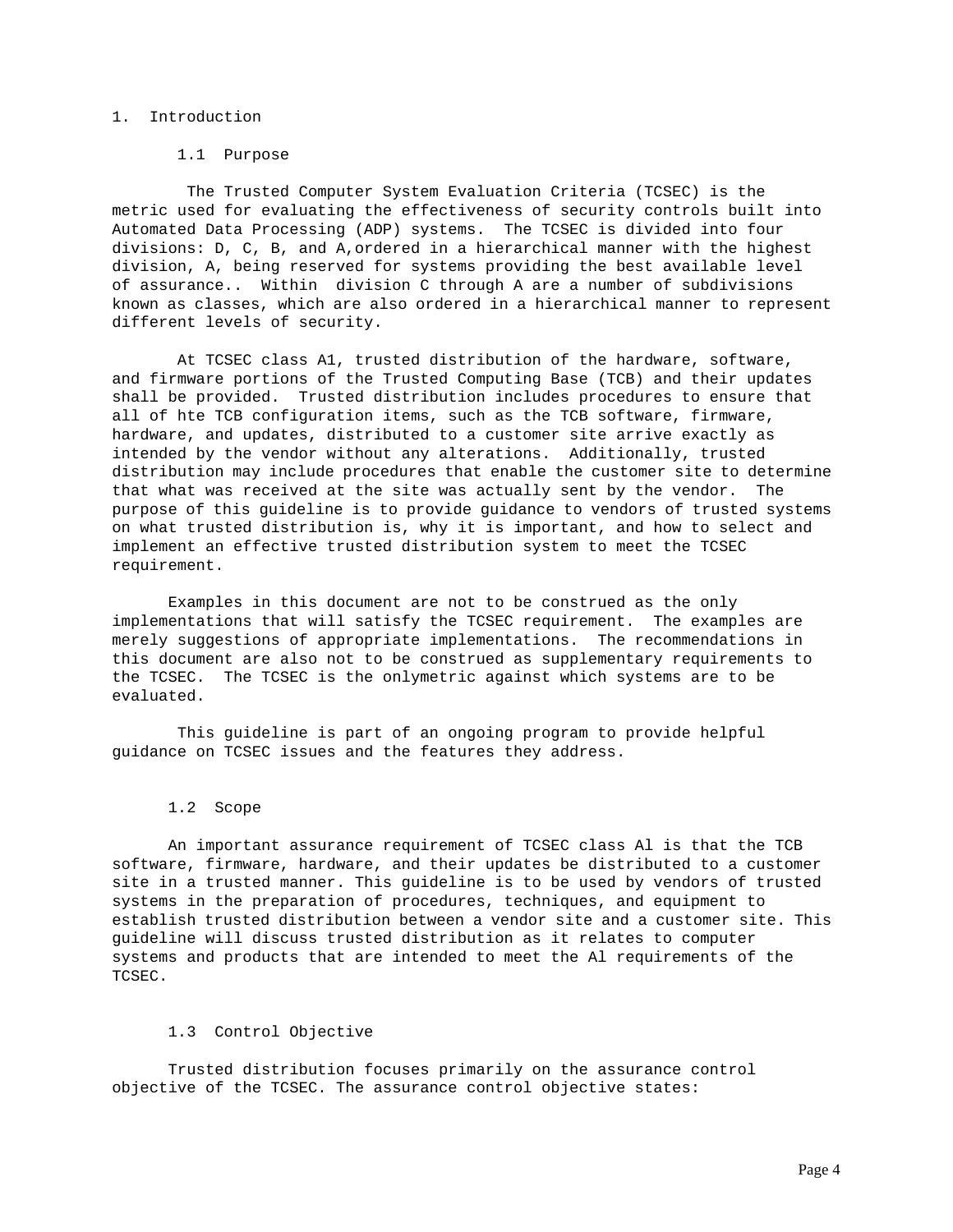# CONTENTS

| $FOREWORD$                                                                                                                                                                                                                                                                                                                               |                                                                            |
|------------------------------------------------------------------------------------------------------------------------------------------------------------------------------------------------------------------------------------------------------------------------------------------------------------------------------------------|----------------------------------------------------------------------------|
| <b>ACKNOWLEDGMENTS</b>                                                                                                                                                                                                                                                                                                                   | ii                                                                         |
| 1. INTRODUCTION<br>1.1 PURPOSE<br>1.2 SCOPE<br>1.3 CONTROL OBJECTIVE                                                                                                                                                                                                                                                                     | $\mathbf{1}$<br>$\mathbf{1}$<br>$\overline{a}$<br>$\overline{a}$           |
| 2. OVERVIEW OF TRUSTED DISTRIBUTION<br>2.1 THREATS<br>2.2 PURPOSE OF TRUSTED DISTRIBUTION<br>2.3 LIFE-CYCLE ASSURANCE<br>2.3.1 Assurance for Different Types of Production                                                                                                                                                               | $\mathbf{3}$<br>$\mathfrak{Z}$<br>5<br>6<br>7                              |
| 3. THE TCSEC REQUIREMENTS FOR TRUSTED DISTRIBUTION                                                                                                                                                                                                                                                                                       | 9                                                                          |
| 4. IMPLEMENTATION METHODS<br>4.1 PROTECTIVE PACKAGING<br>4.1.1 Shrink Wrapping<br>4.1.2 Active Systems<br>4.1.3 Tamper-Resistant Seals<br>4.2 COURIERS<br>4.3 REGISTERED MAIL<br>4.4 MESSAGE AUTHENTICATION CODES<br>4.5 ENCRYPTION<br>4.6 SITE VALIDATION<br>4.6.1 Checksum Programs<br>4.6.2 Inventory<br>4.6.3 Engineering Inspection | 11<br>12<br>13<br>14<br>14<br>15<br>16<br>17<br>18<br>18<br>19<br>20<br>21 |
| 5. SAMPLE IMPLEMENTATION<br>5.1 TRUSTED DISTRIBUTION OF HARDWARE, FIRMWARE, AND<br>SOFTWARE<br>5.2 TRUSTED DISTRIBUTION OF DOCUMENTATION                                                                                                                                                                                                 | 23<br>23<br>23                                                             |
| 6. SUMMARY OF TRUSTED DISTRIBUTION                                                                                                                                                                                                                                                                                                       | 25                                                                         |
| GLOSSARY                                                                                                                                                                                                                                                                                                                                 | 27                                                                         |
| <b>REFERENCES</b>                                                                                                                                                                                                                                                                                                                        | 31                                                                         |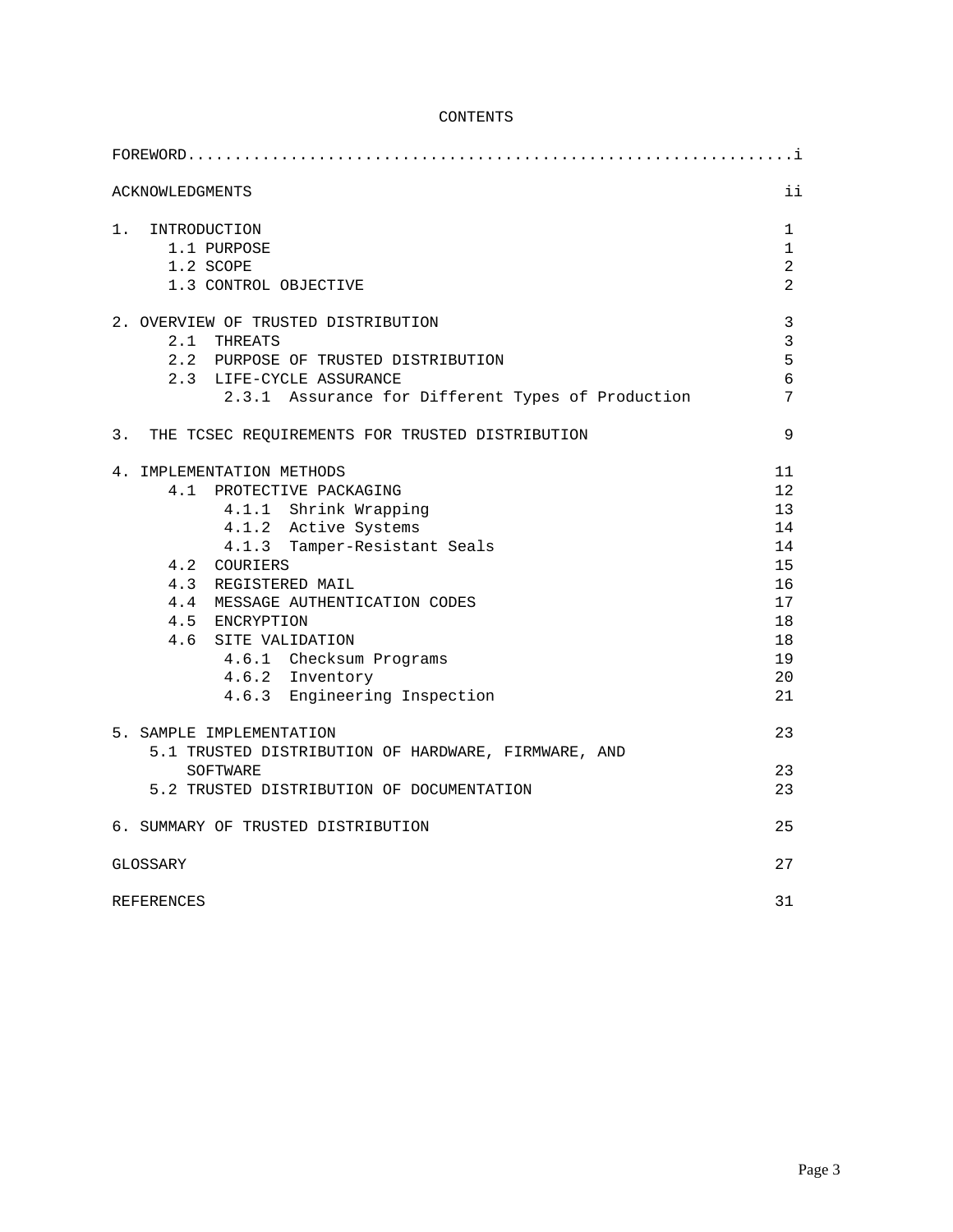### ACKNOWLEDGMENTS

 Special recognition is extended to James N. Menendez, National Computer Security Center (NCSC), as project manager and coauthor of this document. Recognition is also extended to Scott Wright, Advanced Information Management (AIM), Inc., as coauthor and researcher of this document.

 Acknowledgment is also given to all those members of the computer security community who contributed their time and expertise by actively participating in the review of this document.